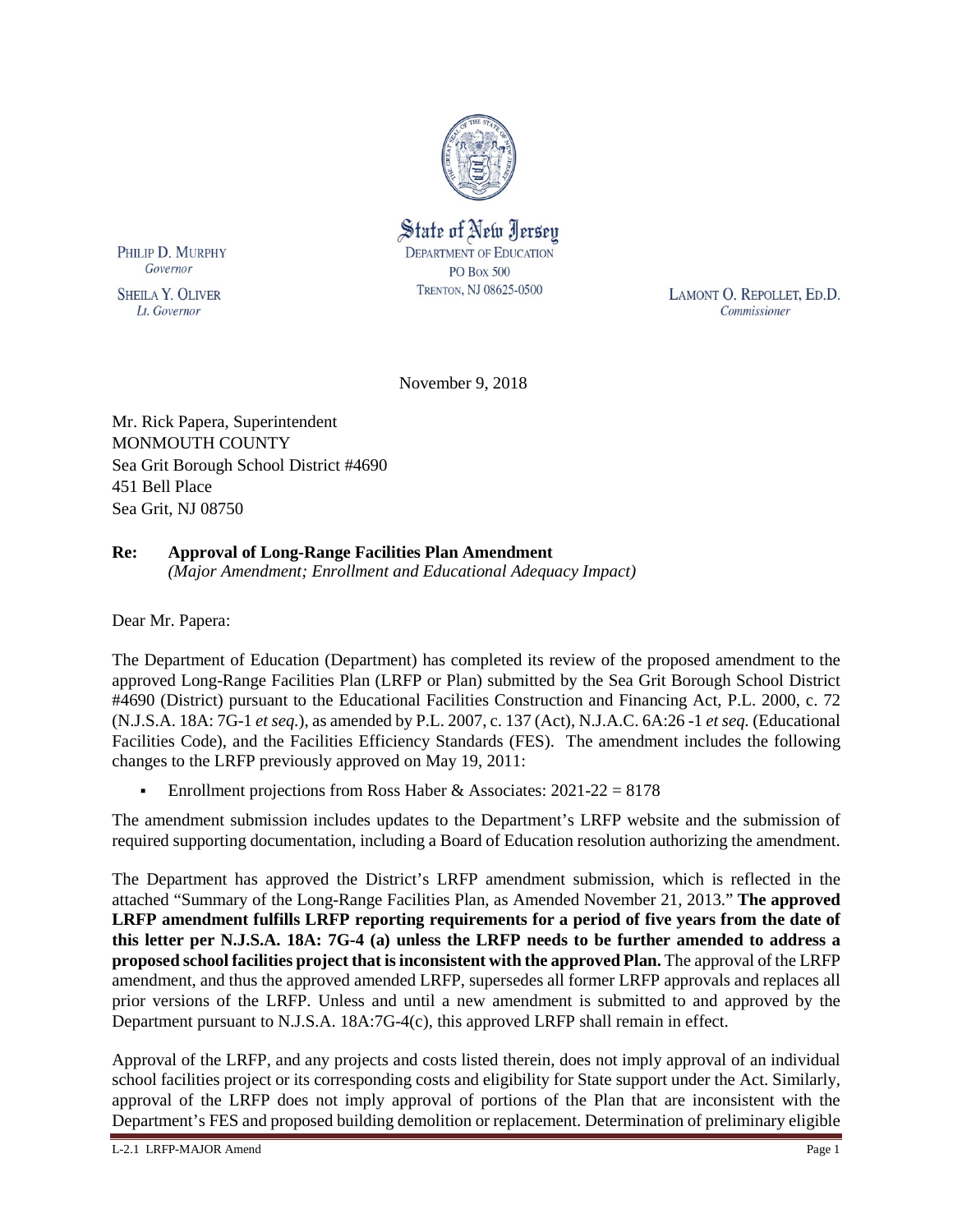costs and final eligible costs will be made at the time of the approval of a particular school facilities project pursuant to N.J.S.A. 18A:7G-5. The District must submit a feasibility study as part of the school facilities project approval process, pursuant to N.J.S.A. 18A:7G-7b, to support proposed building demolition or replacement. The feasibility study should demonstrate that a building might pose a risk to the safety of the occupants after rehabilitation or that rehabilitation is not cost-effective.

Please H. Lyle Jones, County Manager at the Office of School Facilities, at telephone number (609) 376- 3683 or email lyle.jones@doe.nj.gov with any questions you may have.

Sincerely,

Bernard E. Piara Jr.

Bernard E. Piaia, Jr., Director Office of School Facilities

BEP hlj

Enclosure

c: Kevin Dehmer, Division Director, Facilities & Finance Lester Richens, Executive County Superintendent H. Lyle Jones, Manager, Office of School Facilities Michael Bardsley, School District Business Manager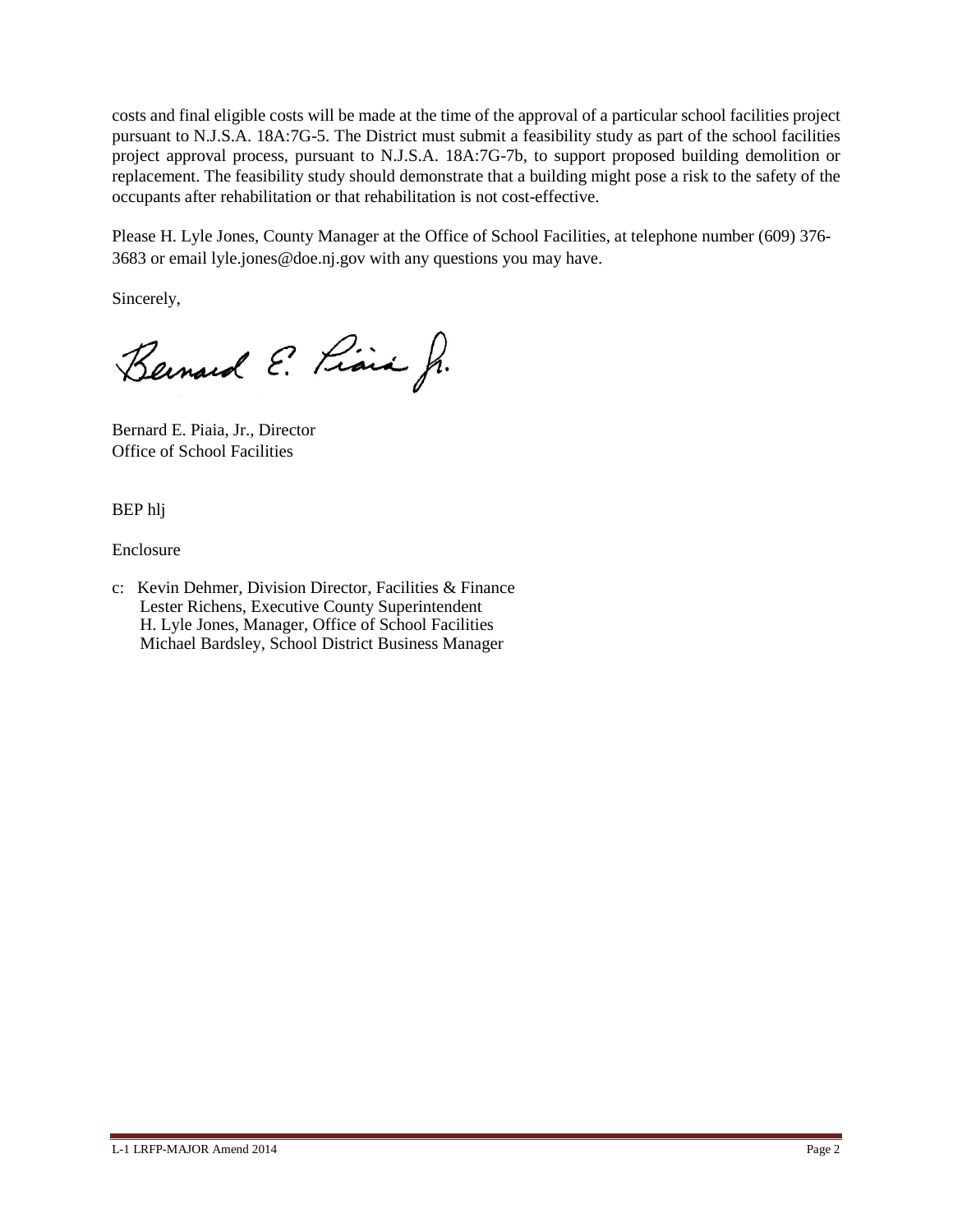# Sea Grit Borough School District #4690

# **Summary of the Long-Range Facilities Plan, as Amended**

The Department of Education (Department) has completed its review of the Long-Range Facilities Plan (LRFP or Plan) amendment submitted by the Sea Grit Borough School District #4690 (District) pursuant to the Educational Facilities Construction and Financing Act, P.L. 2000, c. 72 (N.J.S.A. 18A: 7G-1 *et seq.*), as amended by P.L. 2007, c. 137 (Act), N.J.A.C. 6A:26-1 et seq. (Educational Facilities Code), and the Facilities Efficiency Standards (FES).

This is the Department's summary of the District's LRFP, as amended. The summary is based on the standards set forth in the Act, the Educational Facilities Code, the FES, District-entered data in the Department's LRFP website, and District-supplied supporting documentation. The referenced reports in *italic* text are standard LRFP reports available on the Department's LRFP website.

### **1. Inventory Overview**

The District provides services for students in grades K-8. The predominant existing school grade configuration is K-5,  $\&$  6-8. The predominant proposed school grade configuration K-5,  $\&$  6-8.

The District identified existing and proposed schools, sites, buildings, playgrounds, playfields, and parking lots in its LRFP. The total number of existing and proposed district-owned or leased schools, sites, and buildings are listed in Table 1. A detailed description of each asset can be found in the LRFP website report titled *"Site Asset Inventory Report."* Section 6 of this Summary lists work proposed at each school.

|                                                      | <b>Existing</b> | <b>Proposed</b> |
|------------------------------------------------------|-----------------|-----------------|
| Sites:                                               |                 |                 |
| <b>Total Number of Sites</b>                         |                 |                 |
| Number of Sites with no Buildings                    |                 |                 |
| Number of Sites with no Instructional Buildings      |                 |                 |
| <b>Schools and Buildings:</b>                        |                 |                 |
| Total Number of Schools with Enrollments*            |                 |                 |
| <b>Total Number of Instructional Buildings</b>       |                 |                 |
| Total Number of Administrative and Utility Buildings |                 |                 |
| <b>Total Number of Athletic Facilities</b>           |                 |                 |
| <b>Total Number of Parking Structures</b>            |                 |                 |
| <b>Total Number of Temporary Facilities</b>          |                 |                 |

## **Table 1: Inventory Summary**

*\*Includes schools with three-digit Department code numbers and Fall Report enrollments.*

**As directed by the Department, incomplete school facilities projects that have project approval from the Department are represented as "existing" in the Plan.** District schools with incomplete approved projects that include new construction or the reconfiguration of existing program space are as follows: n.a.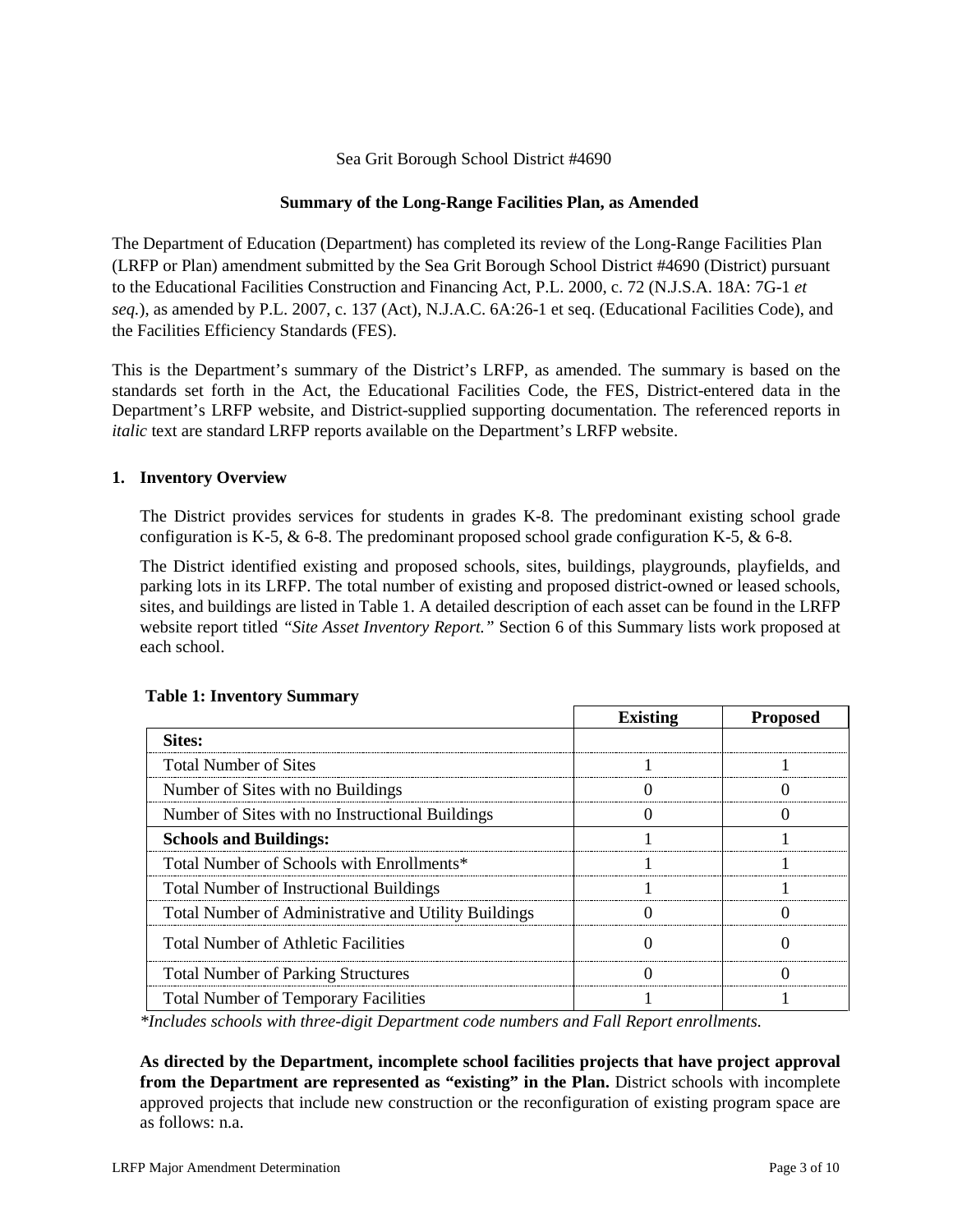Major conclusions are as follows:

- The District is proposing to maintain the existing number of District-owned or leased sites.
- The District is proposing to maintain the existing number of District-operated schools.
- The District is proposing to maintain the existing number of District-owned or leased instructional buildings. The District is proposing to maintain the existing number of Districtowned or leased non-instructional buildings.

**FINDINGS** The Department has determined that the proposed inventory is adequate for approval of the District's LRFP amendment. However, the LRFP determination does not imply approval of an individual school facilities project listed within the LRFP. The District must submit individual project applications for project approval. If building demolition or replacement is proposed, the District must submit a feasibility study, pursuant to N.J.S.A. 18A:7G-7b, as part of the application for the specific school facilities project.

# **2. District Enrollments and School Grade Alignments**

The District determined the number of students, or "proposed enrollments," to be accommodated in the LRFP on a district-wide basis and in each school. The District's existing and proposed enrollments and the cohort-survival projection provided by the Department on the LRFP website are listed in Table 2. Detailed information can be found in the LRFP website report titled "*Enrollment Projection Detail."*  Existing and proposed school enrollments and grade alignments can be found in the report titled *"Enrollment and School Grade Alignment." This information is from the district's Cohort-Survival Enrollment Projection Worksheet dated October 22, 2018*

|                             | Actual<br><b>Enrollments</b><br>2018-2019 | <b>District Proposed</b><br><b>Enrollments</b> | Department's<br><b>LRFP</b> Website<br>Projection |
|-----------------------------|-------------------------------------------|------------------------------------------------|---------------------------------------------------|
| Grades K-12:                |                                           |                                                |                                                   |
| Grades K-5, including SCSE  | 91                                        | 84                                             |                                                   |
| Grades 6-8, including SCSE  | 54                                        | 53                                             |                                                   |
| Grades 9-12, including SCSE |                                           |                                                |                                                   |
| <b>Totals K-12</b>          | 145                                       | 137                                            |                                                   |
| Pre-Kindergarten:           |                                           |                                                |                                                   |
| Pre-Kindergarten, Age 3     |                                           |                                                |                                                   |
| Pre-Kindergarten, Age 4     |                                           |                                                |                                                   |
| Pre-Kindergarten, SCSE      |                                           |                                                |                                                   |
| <b>District Totals</b>      | 145                                       | -37                                            |                                                   |

#### **Table 2: Enrollment – Grade Alignments**

*"SCSE" = Self-Contained Special Education*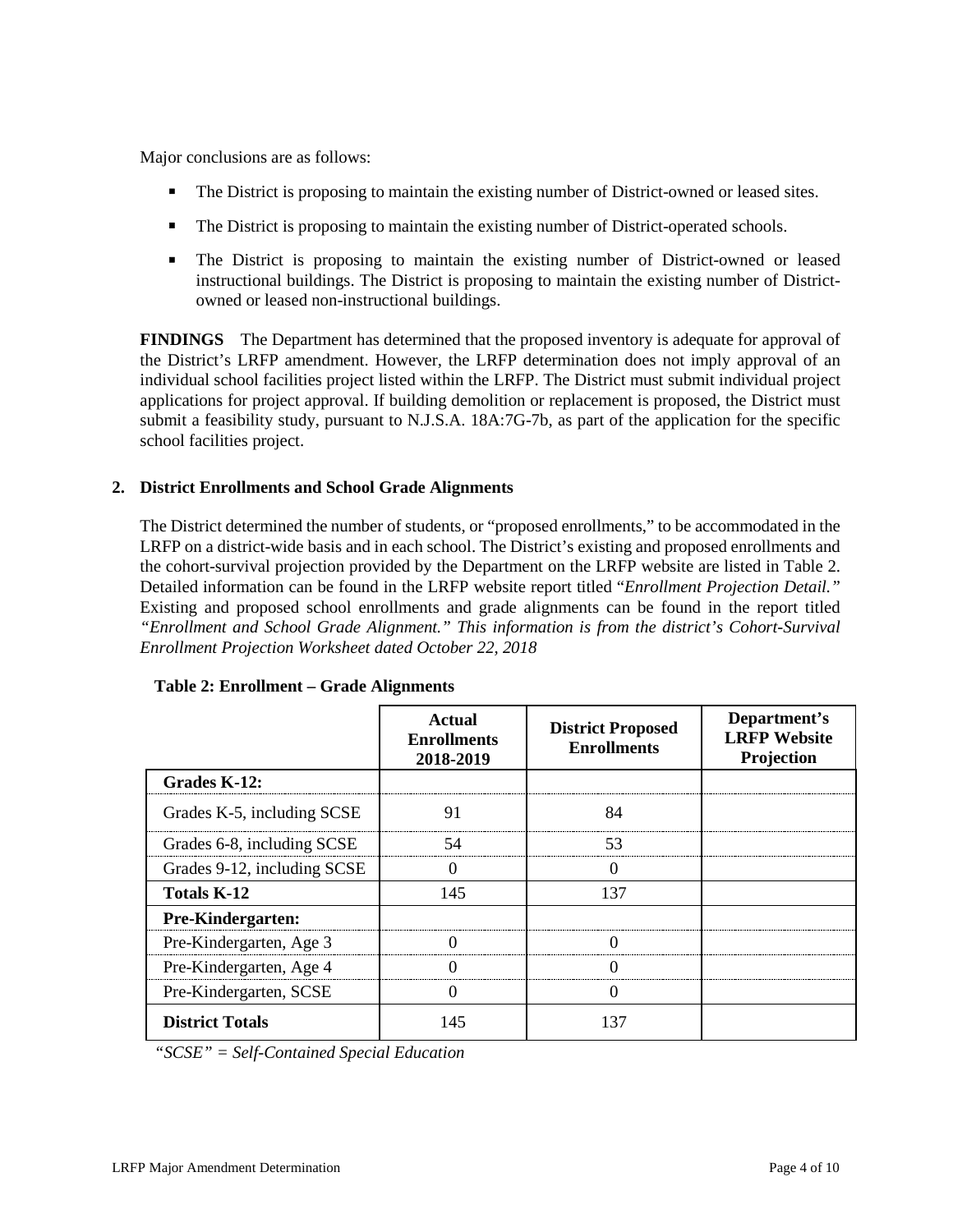Major conclusions are as follows:

- The District is not using the Department's LRFP website projection. Supporting documentation was submitted to the Department as required to justify the proposed enrollments.
- The District is planning for decreased enrollments.

**FINDINGS** The Department has determined that the District's proposed enrollments are supportable for approval of the District's LRFP amendment. The Department will require a current enrollment projection at the time an application for a school facilities project is submitted incorporating the District's most recent Fall Enrollment Report in order to verify that the LRFP's planned capacity is appropriate for the updated enrollments.

**NOTE:** The following is from an Updated Enrollment Study, dated October 22, 2018. The projected enrollment decrease 2017-18 to 2022-23 is 31.

# **3. FS and District Practices Capacity**

The proposed room inventories for each school were analyzed to determine whether the LRFP provides adequate capacity for the proposed enrollments. Two capacity calculation methods, called *"FES Capacity"* and *"District Practices Capacity,"* were used to assess existing and proposed school capacity in accordance with the FES and District program delivery practices. A third capacity calculation, called *"Functional Capacity,"* determines Unhoused Students and potential State support for school facilities projects. Functional Capacity is analyzed in Section 5 of this Summary.

- *FES Capacity* only assigns capacity to pre-kindergarten *(if district-owned or operated),* kindergarten, general, and self-contained special education classrooms. No other room types are considered to be capacity-generating**.** Class size is based on the FES and is prorated for classrooms that are sized smaller than FES classrooms. FES Capacity is most accurate for elementary schools, or schools with non-departmentalized programs, in which instruction is "homeroom" based. This capacity calculation may also be accurate for middle schools depending upon the program structure. However, this method usually significantly understates available high school capacity since specialized spaces that are typically provided in lieu of general classrooms are not included in the capacity calculations.
- *District Practices Capacity* allows the District to include specialized room types in the capacity calculations and adjust class size to reflect actual practices. This calculation is used to review capacity and enrollment coordination in middle and high schools.

A capacity utilization factor in accordance with the FES is included in both capacity calculations. A 90% capacity utilization rate is applied to classrooms serving grades K-8. An 85% capacity utilization rate is applied to classrooms serving grades 9-12. No capacity utilization factor is applied to preschool classrooms.

Table 3 provides a summary of proposed enrollments and District-wide capacities. Detailed information can be found in the LRFP website report titled "*FES and District Practices Capacity." ." This information is from the district's Cohort-Survival Enrollment Projection Worksheet dated October 22, 2018.*

### **Table 3: FES and District Practices Capacity Summary**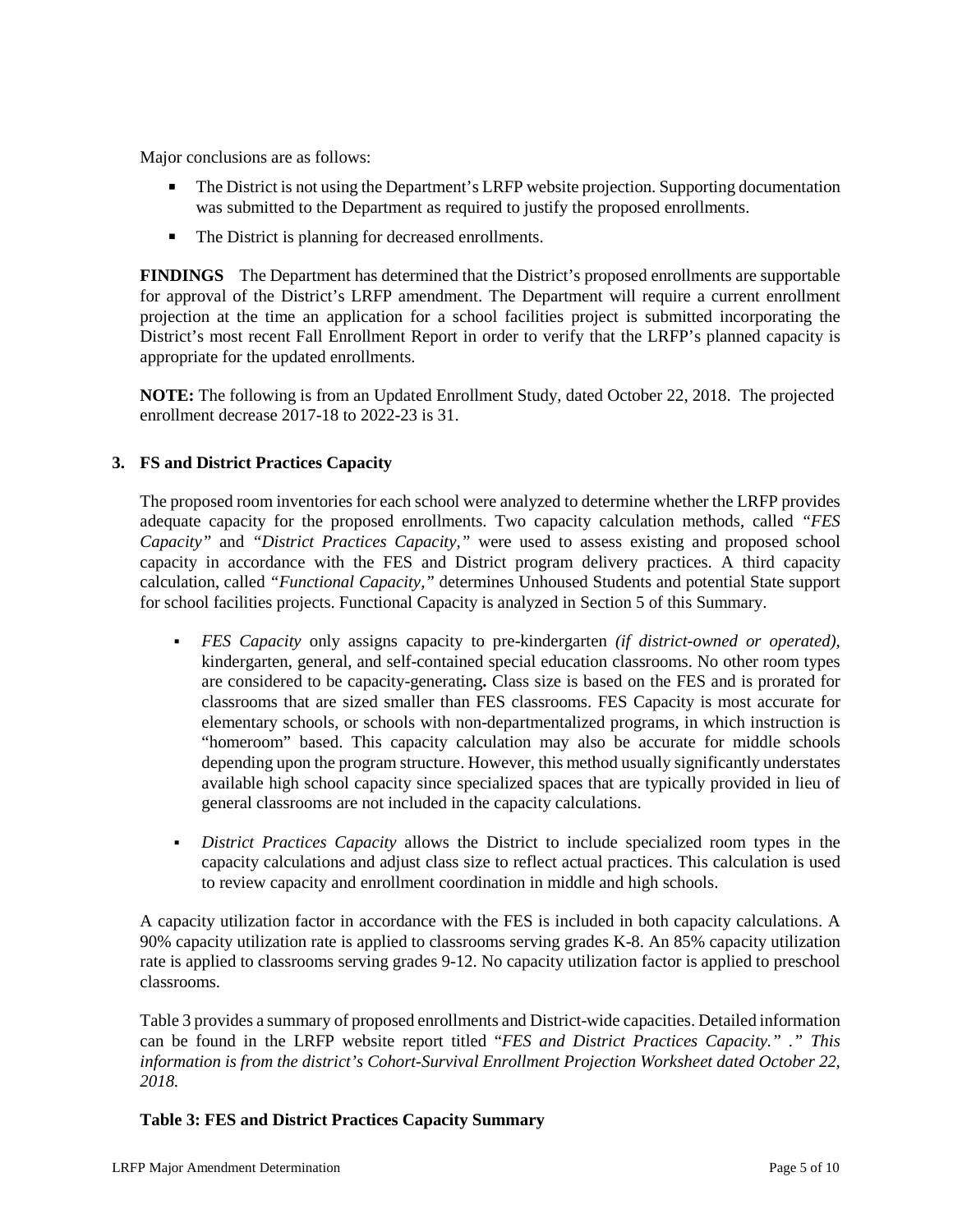|                                          | <b>Total FES Capacity</b> | <b>Total District Practices</b><br>Capacity |
|------------------------------------------|---------------------------|---------------------------------------------|
| (A) Proposed Enrollments                 | 137                       | N.A.                                        |
| (B) Existing Capacity                    | 167 79                    | N A                                         |
| *Existing Capacity Status $(B)$ - $(A)$  | 30.79                     | N.A.                                        |
| (C) Proposed Capacity                    | 167 79                    | N A                                         |
| <i>*Proposed Capacity Status (C)-(A)</i> | 30.79                     | NА                                          |

*\* Positive numbers signify surplus capacity; negative numbers signify inadequate capacity. Negative values for District Practices capacity are acceptable if proposed enrollments do not exceed 100% capacity utilization.*

Major conclusions are as follows:

- The District has adequately coordinated proposed school capacities and enrollments in the LRFP for grade groups with proposed new construction.
- Adequate justification has been provided by the District if capacity for a school with proposed work in the LRFP deviates from the proposed enrollments by more than 5%.

**FINDINGS** The Department has determined that proposed District capacity, in accordance with the proposed enrollments, is adequate for approval of the District's LRFP amendment. The Department will require a current enrollment projection at the time an application for a school facilities project is submitted, incorporating the District's most recent Fall Enrollment Report, in order to verify that the LRFP's planned capacity meets the District's updated enrollments.

### **4. Functional Capacity and Unhoused Students Prior to Proposed Work**

*Functional Capacity* was calculated and compared to the proposed enrollments to provide a preliminary estimate of Unhoused Students and new construction funding eligibility. Functional Capacity is the adjusted gross square footage of a school building *(total gross square feet minus excluded space)*  divided by the minimum area allowance per Full-time Equivalent student for the grade level contained therein. Unhoused Students is the number of students projected to be enrolled in the District that exceeds the Functional Capacity of the District's schools pursuant to N.J.A.C. 6A:26-2.2(c).

*"Excluded Square Feet"* in the LRFP Functional Capacity calculation includes (1) square footage exceeding the FES for any pre-kindergarten, kindergarten, general education, or self-contained special education classroom; (2) grossing factor square footage *(corridors, stairs, mechanical rooms, etc.)* that exceeds the FES allowance, and (3) square feet proposed to be demolished or discontinued from use. Excluded square feet may be revised during the review process for individual school facilities projects.

Table 4 provides a preliminary assessment of Functional Capacity, Unhoused Students, and Estimated Maximum Approved Area for the various grade groups in accordance with the FES. Detailed information concerning the calculation and preliminary excluded square feet can be found in the LRFP website reports titled *"Functional Capacity and Unhoused Students*" and *"Functional Capacity Excluded Square Feet." This information is from the district's Cohort-Survival Enrollment Projection Worksheet dated October 22, 2018.*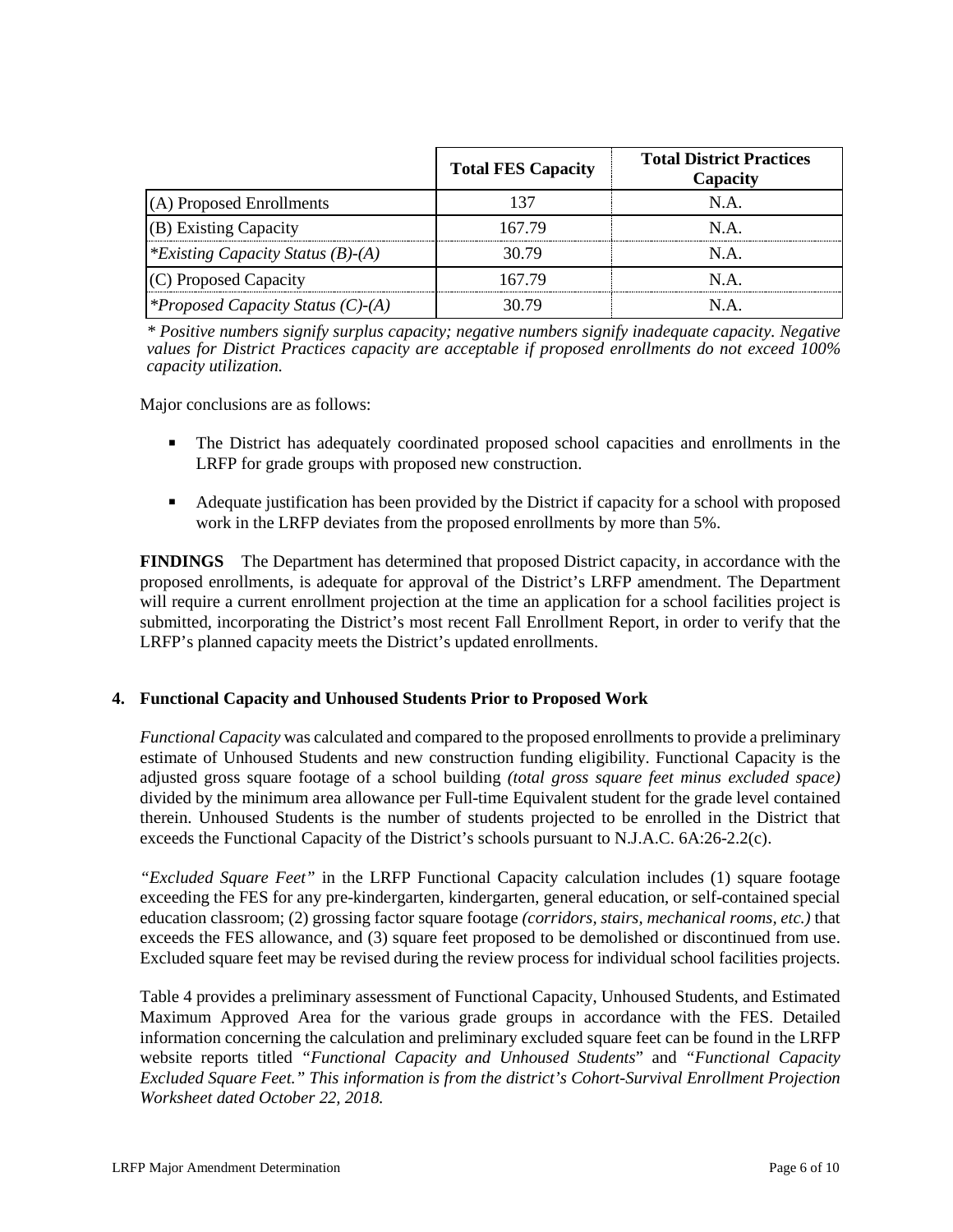|                    | А<br>Proposed<br>Enrollment | R<br>Estimated<br>Existing<br>Functional<br>Capacity | $C = A-B$<br>Unhoused<br><b>Students</b> | Area<br>Allowance<br>(gsf/students) | $E = C x D$<br>Estimated<br>Maximum<br>Approved<br>Area for<br>Unhoused<br><b>Students</b> |
|--------------------|-----------------------------|------------------------------------------------------|------------------------------------------|-------------------------------------|--------------------------------------------------------------------------------------------|
| PK $(3 \& 4)$      |                             |                                                      |                                          |                                     |                                                                                            |
| Elementary $(K-5)$ |                             | 144.83                                               |                                          | 125                                 |                                                                                            |
| Middle $(6-8)$     |                             | 98.97                                                |                                          | 134                                 |                                                                                            |
| High $(9-12)$      |                             |                                                      |                                          |                                     |                                                                                            |
| <b>Totals K-12</b> | 145                         | 243.79                                               |                                          |                                     |                                                                                            |

**Table 4: Functional Capacity and Unhoused Students Prior to Proposed Work\***

Major conclusions are as follows:

- The calculations for "Estimated Existing Functional Capacity" include school facilities projects that have been approved by the Department but were not under construction or complete at the time of the submission of the LRFP amendment.
- The District, based on the preliminary LRFP assessment, has Unhoused Students for the following FES grade groups: N.A.
- The District, based on the preliminary LRFP assessment, does not have Unhoused Students for the following FES grade groups:  $K-5 \& 6-8$ .
- Pre-kindergarten students are not included in the calculations. Unhoused pre-kindergarten selfcontained special education students are eligible for State support. A determination of square footage eligible for State support will be made at the time an application for a specific school facilities project is submitted to the Department for review and approval.
- The District is not proposing to demolish or discontinue the use of existing District-owned instructional space. The Functional Capacity calculation excludes square feet proposed to be demolished or discontinued for the following FES grade groups: N.A.

**FINDINGS** Functional Capacity and Unhoused Students calculated in the LRFP are preliminary estimates. Justification for square footage in excess of the FES and the determination of additional excluded square feet, Preliminary Eligible Costs (PEC), and Final Eligible Costs (FEC) will be included in the review process for specific school facilities projects. A feasibility study undertaken by the District is required if building demolition or replacement is proposed per N.J.A.C. 6A:26-2.3(b)(10).

### **5. Proposed Work**

The District was instructed to review the condition of its facilities and sites and to propose corrective *"system"* and *"inventory"* actions in its LRFP. *"System"* actions upgrade existing conditions without changing spatial configuration or size. Examples of system actions include new windows, finishes, and mechanical systems. *"Inventory"* actions address space problems by removing, adding, or altering sites,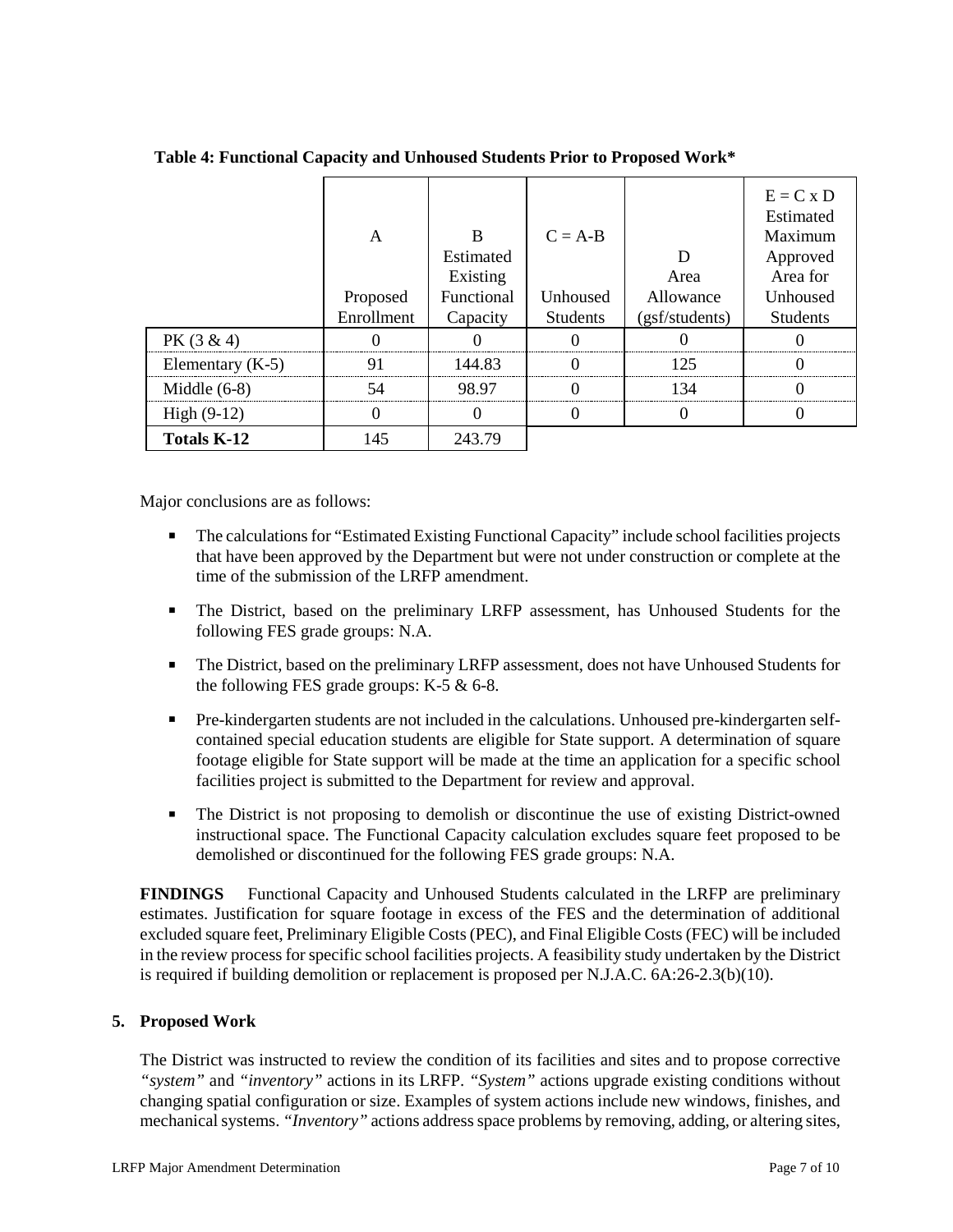schools, buildings and rooms. Examples of inventory actions include building additions, the reconfiguration of existing walls, or changing room use. Table 5 summarizes the type of work proposed in the District's LRFP for instructional buildings. Detailed information can be found in the LRFP website reports titled *"Site Asset Inventory," "LRFP Systems Actions Summary," and "LRFP Inventory Actions Summary."* 

| <b>Type of Work</b>                                            | <b>Work Included in LRFP</b> |
|----------------------------------------------------------------|------------------------------|
| <b>System Upgrades</b>                                         | 7FS                          |
| <b>Inventory Changes</b>                                       |                              |
| Room Reassignment or Reconfiguration                           |                              |
| <b>Building Addition</b>                                       |                              |
| New Building                                                   |                              |
| Partial or Whole Building Demolition or Discontinuation of Use |                              |
| New Site                                                       |                              |

**Table 5: Proposed Work for Instructional Building**

Major conclusions are as follows:

- The District has proposed system upgrades in one or more instructional buildings.
- The District has not proposed inventory changes, in one or more instructional buildings.
- The District has not proposed new construction in lieu of rehabilitation in one or more instructional buildings.

Please note that costs represented in the LRFP are for capital planning purposes only. Estimated costs are not intended to represent preliminary eligible costs or final eligible costs of approved school facilities projects.

The Act (N.J.S.A. 18A:7G-7b) provides that all school facilities shall be deemed suitable for rehabilitation unless a pre-construction evaluation undertaken by the District demonstrates to the satisfaction of the Commissioner that the structure might pose a risk to the safety of the occupants even after rehabilitation or that rehabilitation is not cost-effective. Pursuant to N.J.A.C. 6A:26-2.3(b)(10), the Commissioner may identify school facilities for which new construction is proposed in lieu of rehabilitation for which it appears from the information presented that new construction is justified, provided, however, that for such school facilities so identified, the District must submit a feasibility study as part of the application for the specific school facilities project. The cost of each proposed building replacement is compared to the cost of additions or rehabilitation required to eliminate health and safety deficiencies and to achieve the District's programmatic model.

Facilities used for non-instructional or non-educational purposes are ineligible for State support under the Act. However, projects for such facilities shall be reviewed by the Department to determine whether they are consistent with the District's LRFP and whether the facility, if it is to house students (full or part time) conforms to educational adequacy requirements. These projects shall conform to all applicable statutes and regulations.

**FINDINGS** The Department has determined that the proposed work is adequate for approval of the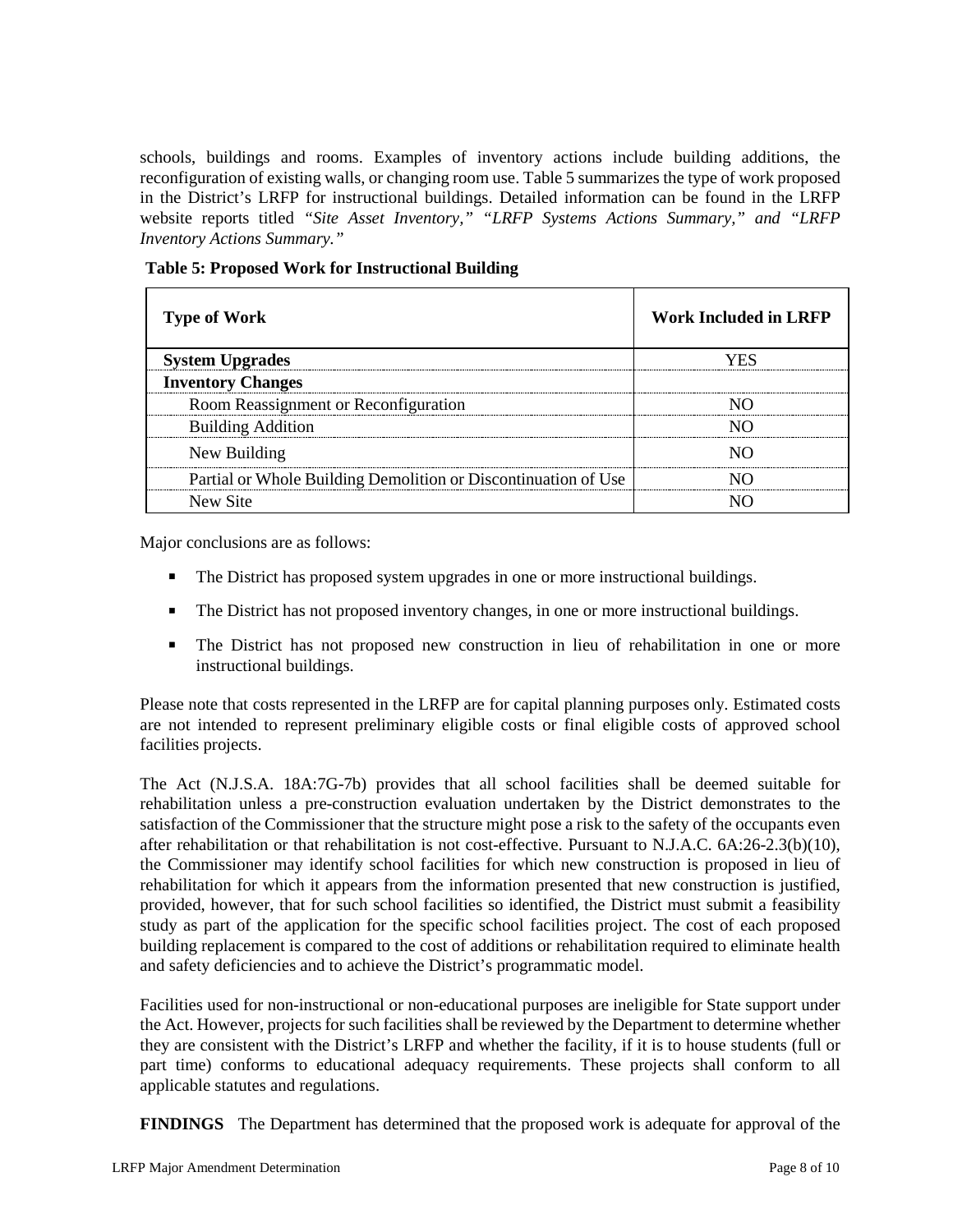District's LRFP amendment. However, Department approval of proposed work in the LRFP does not imply that the District may proceed with a school facilities project. The District must submit individual project applications with cost estimates for Department project approval. Both school facilities project approval and other capital project review require consistency with the District's approved LRFP.

#### **6. Functional Capacity and Unhoused Students After Completion of Proposed Work**

The *Functional Capacity* of the District's schools *after* completion of the scope of work proposed in the LRFP was calculated to highlight any remaining Unhoused Students.

Table 6 provides a preliminary assessment of Unhoused Students and Estimated Remaining Maximum Area after completion of new construction proposed in the LRFP, if applicable. Detailed information concerning the calculation can be found in the website report titled *"Functional Capacity and Unhoused Students.*" *This information is from the district's Cohort-Survival Enrollment Projection Worksheet dated October 22, 2018.*

|                     | Estimated       |         |                |                | Estimated       |
|---------------------|-----------------|---------|----------------|----------------|-----------------|
|                     | Maximum         |         |                |                | Maximum         |
|                     | Approved        |         | Proposed       |                | Area for        |
|                     | Area for        |         | Functional     | Unhoused       | Unhoused        |
|                     | Unhoused        | Total   | Capacity after | Students after | <b>Students</b> |
|                     | <b>Students</b> | New GSF | Construction   | Construction   | Remaining       |
| $PK(3 \& 4)$        | N.A.            | NA.     | $NA$ .         | N.A.           | $NA$ .          |
| Elementary $(K-5)$  |                 |         | 144.83         |                |                 |
| Middle $(6-8)$      |                 |         | 98.97          |                |                 |
| $High (9-12)$       | N.A.            | N.A.    | N.A.           | N.A.           | N.A.            |
| <b>Totals PK-12</b> |                 |         | 243.79         |                |                 |

**Table 6: Functional Capacity and Unhoused Students After Completion of Proposed Work\***

*\*Information from DOE W.A.A. Form*

Major conclusions are as follows:

- New construction is proposed for the following grade groups: N.A.
- Proposed new construction exceeds the estimated maximum area allowance for Unhoused Students prior to the completion of the proposed work for the following grade groups: N.A. The District, based on the preliminary LRFP assessment, will have Unhoused Students after completion of the proposed LRFP work for the following grade groups: N.A.